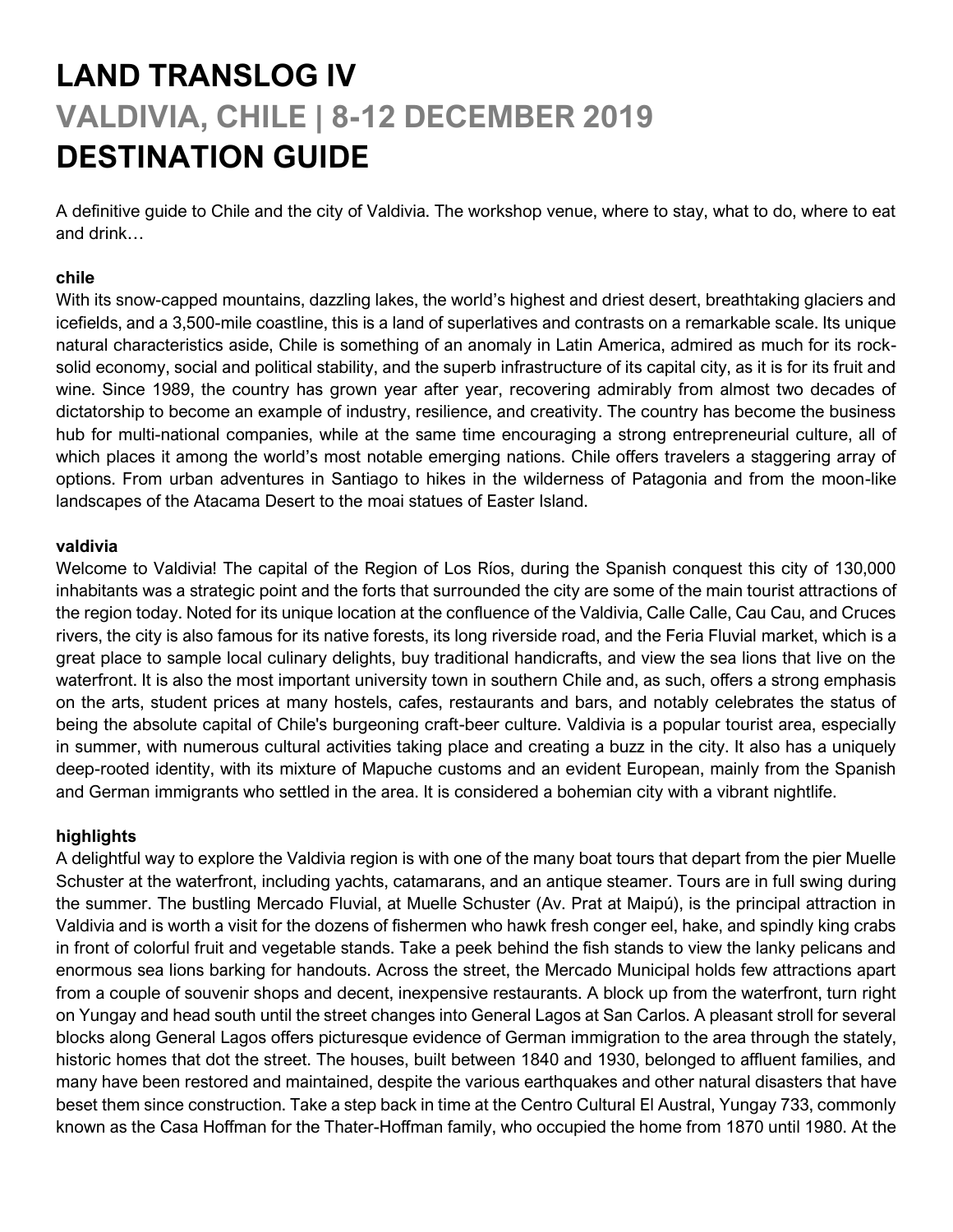junction of General Lagos and Yerbas Buenas is the Torreón de Los Canelos, a 1781 defensive tower built to protect the southern end of the city.

## **nearby attractions**

**Isla Teja**: A tranquil residential area across the bridge from downtown that is also home to the Universidad Austral de Chile and a splendid history museum, the **Museo Histórico y Antropológico**. The museum is housed in the grand family home of Carl Anwandter, brewery owner and vociferous supporter and leader of German immigrants. Outside, two 19th-century carriages flank the entrance. Inside is a varied collection of antiques culled from local well-to-do families and notable figures such as Lord Cochrane (the noted admiral who helped secure independence for Chile, Peru, and Bolivia), including furniture (even a double piano), photos, letters, medals, and everyday objects. There are also a few conquest-era artifacts, such as a Spanish helmet, as well as an excellent display of Mapuche Indian silverwork, textiles, and tools. An interesting collection of sepia-toned photos depicts settlers' images of Mapuches. The similarly themed **Museo Philippi** next door, inaugurated in January 2007 and housed in the transferred Schüler mansion, traces the history of German-born 19th-century explorer Rudolph Philippi and his descendants in unlocking Chile's natural secrets. You can view old watercolors, photographs, and letters, along with period furniture and scientific instruments; the museum is open during the same hours as the historical museum. Also along the waterfront, and occupying the old Kunstmann brewery across the street, is one of Chile's best art museums, the **Museo de Arte Contemporaneo**. The Universidad Austral de Chile has a beautiful botanical garden created in 1957 that features a labeled collection of native trees and vegetation from every region in Chile and many from around the world.

**Niebla, Corral & Isla Mancera**: These three villages at the mouth of the bay were largely destroyed after the 1960 earthquake (on record as the strongest earthquake ever recorded). There is little left from that era, but what did survive were the relics of the 17th-century forts that once protected Valdivia from intruders, and a visit to these ancient relics, and the coastal views, makes for a very pleasant half-day trip, especially on a sunny day. Niebla lies 18 km. (11 miles) from Valdivia and is home to the **Castillo de la Pura y Limpia Concepción de Monfort** de Lemus, a defensive fort founded in 1671 and renovated in 1767. The fort is carved partially out of rock and features details such as cannons and a powder room, as well as a small museum. The town itself is mostly a hodgepodge of seafood restaurants and tiny houses with some of the most privileged views anywhere in Chile. Across the bay sits Corral and the area's first and most powerful fort, the **Castillo San Sebastián de la Cruz**, built in 1645 and reinforced in 1764. Either on the way to Corral or on the way back, the idyllic Isla Mancera is a great place for an easy stroll and a visit to the fort **Castillo de San Pedro de Alcántara**. It was built in 1645 and restored in 1680 and again in 1762 to house the Military Government of Valdivia. Inside the grounds are the crumbling ruins of the San Francisco Convent and an underground supply room. It is possible to walk the circumference of the island in 20 to 30 minutes, and there is a site for picnics with great views.

## **climate**

The climate of the area is oceanic, with the presence of exuberant vegetation that is known as the Valdivian forest. Rainfall is abundant throughout the year, with the months May, June, and July being particularly rainy. The month of December – during which the Workshop will be held – normally has eight days of rain (so, be sure to come prepared) with an average high temperature of  $22^{\circ}C$  (72 $^{\circ}F$ ) and an average low of  $9^{\circ}C$  (42 $^{\circ}F$ ).

## **services**

Valdivia may have a certain provincial charm, but it is a modern city with an excellent infrastructure with banks, restaurants, cafés, bars, shops, supermarkets, and shopping malls.

- Shops and supermarkets open at 9.00am and close at 9.00pm, with the smaller shops taking a break between 1.00pm and 3.00pm.
- Bank hours are 9.00am-2.00pm, Monday to Friday, except for bank holidays.
- ATMs are found throughout the town in banks (open 24/7), supermarkets, and gas stations. These ATMs distribute Chilean Pesos only and there will be a charge of approximately 7 USD for any transaction with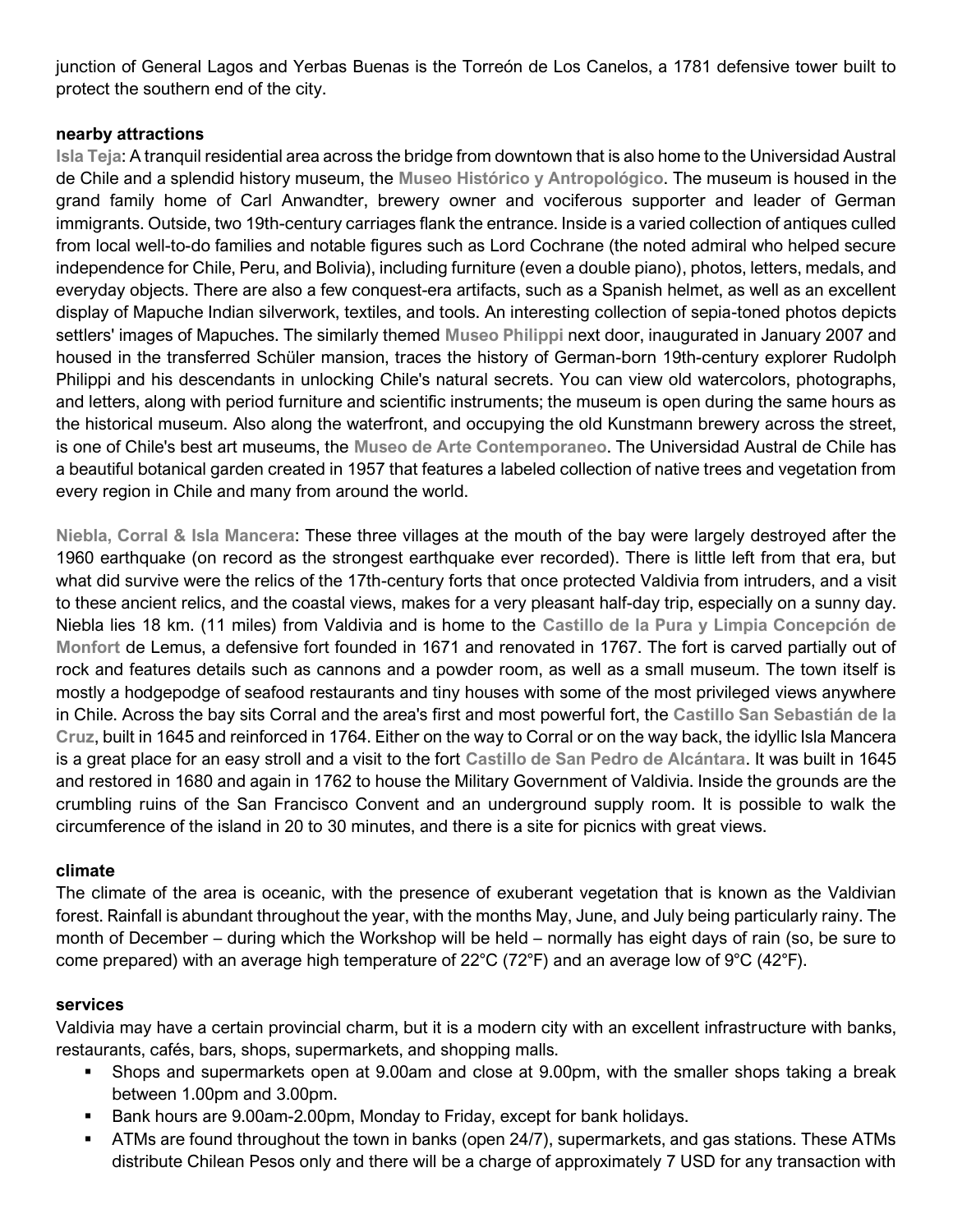a non-Chilean bank card. An English option is available on all ATMs, making transactions easy to carry out.

▪ There are several exchange houses (casa de cambio) in Valdivia. These establishments will offer a better exchange rate than the hotel.

## **shopping**

Local handicrafts can be bought at the Mercado Municipal and Mercado Fluvial markets. Hours for the various shops here can be somewhat erratic, but they are generally open Monday through Sunday from 9.00am to 7.30pm. For more general purchases, the Paseo de los Ríos Mall houses a wide range of stores offering everything from pharmacies to outdoor clothing, technology to department stores, and also has a food court.

## **restaurants**

Local cuisine in this area is hearty, often with a distinct German influence, with beef and seafood being local specialties. Perhaps Valdivia's most typical dish is the 'crudo', a steak tartare served on toast, but the city offers a wide variety of excellent restaurants catering for all tastes, including non-meat eaters. For an inexpensive meal, try the Municipal Market near the waterfront at Yungay and Libertad, where you will find several restaurants with fresh seafood and Chilean specialties. Microbreweries have sprung up on the fringe of town to refresh the German brewing tradition, many of which serve food.

## **Meat**

- La Parrilla de Thor: Looking for a big grilled meal because you have a big appetite? Well that appetite had better be Thor-sized because Thor's Grill awaits. La Parrilla de Thor needs no introduction and is as you would expect, with a variety of hefty meat platters and also little specialties to accompany, like homemade fried empanadas.
- Café Haussmann: Café Haussmann is one of the must-go restaurants in Valdivia. It is famous for its steak tartare, made with a recipe inherited from the German settlers who came to the city. This local classic has a varied menu in which its 250 grams tartare, loin stuffed with plums, smoked pork leg or traditional sandwiches like the Churrasco Italiano and Barros Jarpa stand out. Whatever you choose to have can be paired with a craft beer. For those interested, it has two branches; one on O'Higgins Street and one on Isla Teja.

## **Seafood**

- Puerto Canelos: If you are craving seafood a craving that often arises being close to the ocean then pop by Puerto Canelos. The seafood here is fresh, and filling with great takes on traditional seafood dishes, but also, when the weather is poor, their seafood cakes or crepes are exactly the filling, warm meal you have been after.
- La Terraza: With a privileged view of the Valdivian waterfront, in La Terraza it is possible to taste the typical flavors of the region. This family business is considered a flagship in homemade recipes of fish and shellfish typical of the area. Some days of the week, they offer a buffet suitable for almost all tastes. A good gastronomic alternative of hearty dishes and affordable prices.

## **Pub Food/Gastropubs**

- Picamaderos: One of the coziest settings you will find in a restaurant in Valdivia is Picamaderos. The stone outside and beautiful wooden lodge-style interior accompany the delightful lasagna, pasta, and milanesa (fried schnitzel-style dishes) that are homestyle, stick-to-your ribs cooking.
- La Cava del Buho: Step into something from The Hobbit as this building looks like it belongs in a fairy tale with its twisted wood exterior and spooky lighting. But inside is a comfortable abode that delivers delicious snacks to accompany their long list of cocktail concoctions, and also a fine dining take on quality pub dishes. Come in groups for a party, dinner as a couple, or just for a few drinks, as the atmosphere itself is worth the visit.